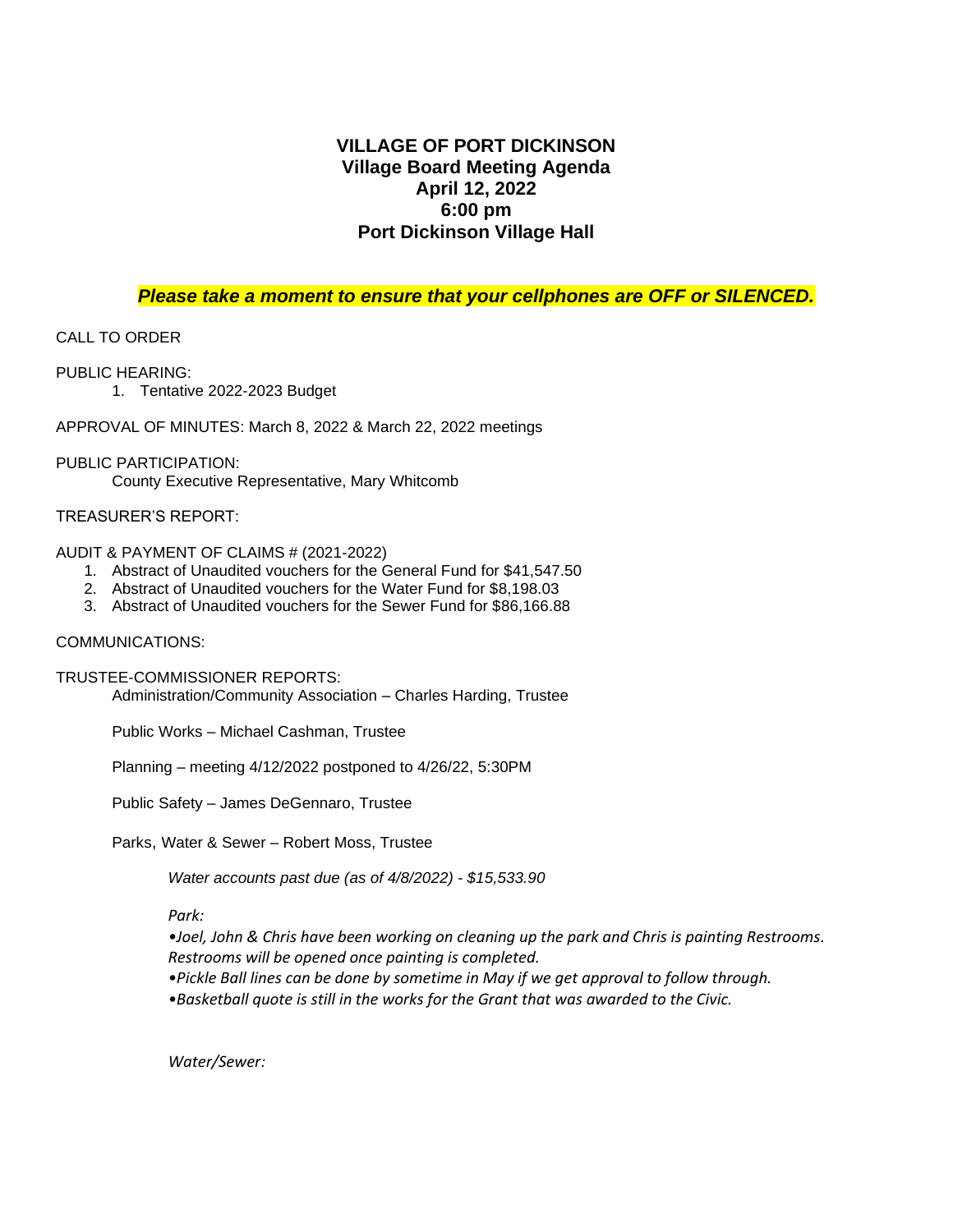*•Drain Brain is coming to snake the drain on Miller and Kenny it was totally clogged Mr rotor did get it open a little bit but doesn't have the equipment to totally open. While drain Brain working they will be doing 2 more drains.* 

- *•Water line fixed on 4/8/22 at Old State road.*
- *Water accounts past due (as of 4/8/2022) - \$15,633.90*

Zoning Board of Appeals – meeting 4/12/2022 postponed to 4/26/22 at 5:30PM

#### OLD BUSINESS:

1. Juneteenth holiday

#### RESOLUTIONS FOR APPROVAL:

- 1. Resolution scheduling a Public Hearing on 4/26/22 at 5:30pm on the 2022-2023 Budget
- 2. Resolution approving the Mayor's appointment of Roger Shaller to the Zoning Board of Appeals to fill an unexpired term ending 12/31/2022
- 3. Resolution approving Austin Becker-Harris as a part-time Police Officer effective 4/13/2022 at a salary of \$16.25/hr.
- 4. Resolution approving the Opioid Overdose Prevention Program and authorizing the Mayor to sign a Memorandum of Understanding with Broome County Health Department for supplies and tracking of the program.

#### NEW BUSINESS/DISCUSSION:

1. 10 Miller St request for handicapped parking space in front of the property.

ADJOURNMENT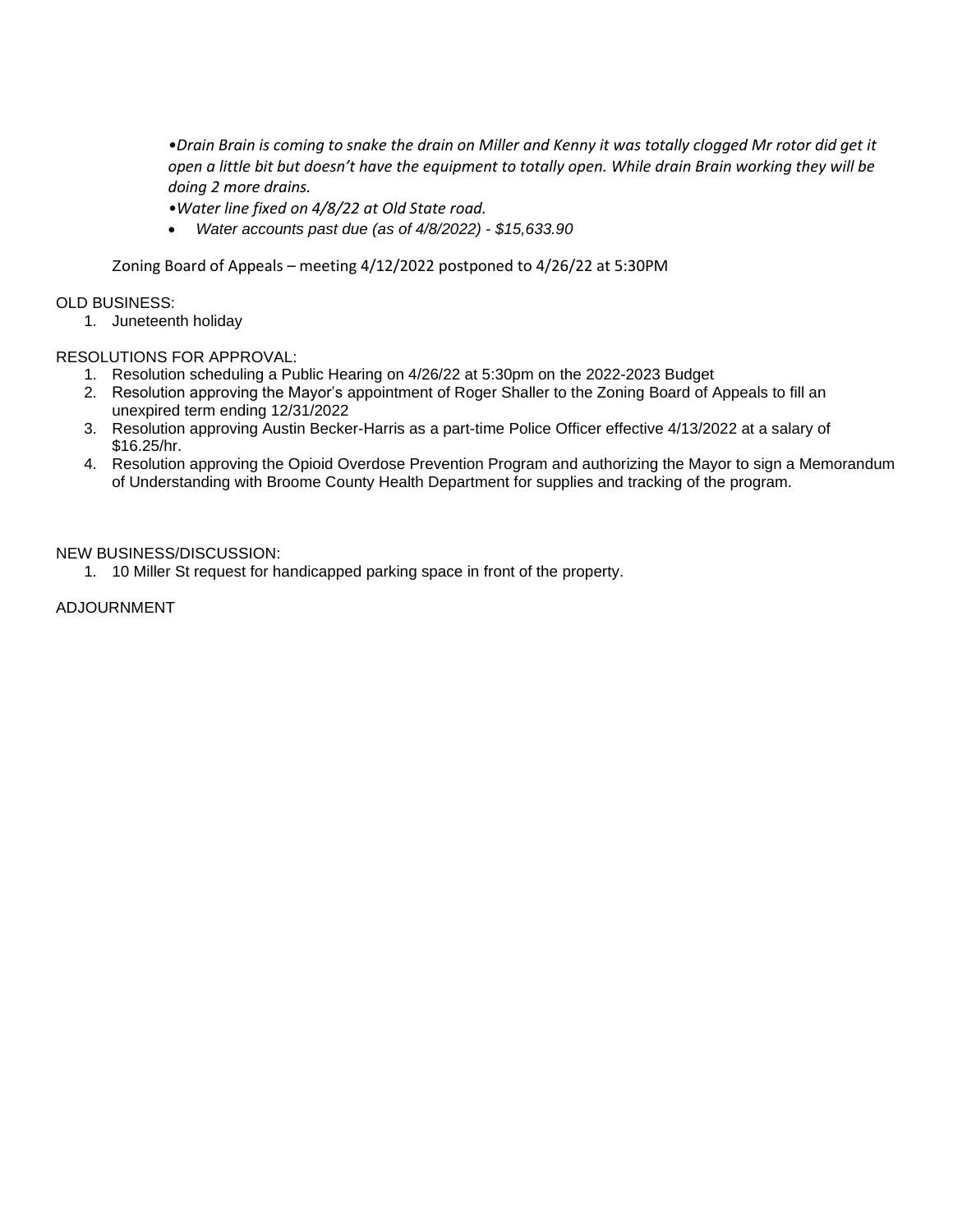| 4/1/2022        | 36132800   | 28020872                        | 5542006           |                 |  |
|-----------------|------------|---------------------------------|-------------------|-----------------|--|
| 3/1/2022        | 36132700   | 27235050                        | 5442940           |                 |  |
| Usage           | 100        | 785822                          | 99066             |                 |  |
| Total cubic ft: | 884988     |                                 |                   |                 |  |
| Read dates:     |            | Town of Fenton Sewer Readings   |                   |                 |  |
| 4/1/2022        | 52229800   |                                 | Rate:             | 3.12x.01<br>cu. |  |
| 3/1/2022        | 52120500   |                                 |                   | Ft/min          |  |
|                 |            |                                 | Time:             | 8:00am          |  |
| Total           | 109300     | cu. ft.                         |                   |                 |  |
| Read dates:     | Wayne Ave. | sewer station readings (hours): |                   |                 |  |
|                 | Pump1      | Pump <sub>2</sub>               | Pump <sub>3</sub> |                 |  |
| 4/1/2022        | 6439       | 17632<br>19197                  |                   |                 |  |
| 3/1/2022        | 6396       | 19151                           | 17593             |                 |  |
| <b>Totals</b>   | 43         | 46                              | 39                |                 |  |

Total hrs. 128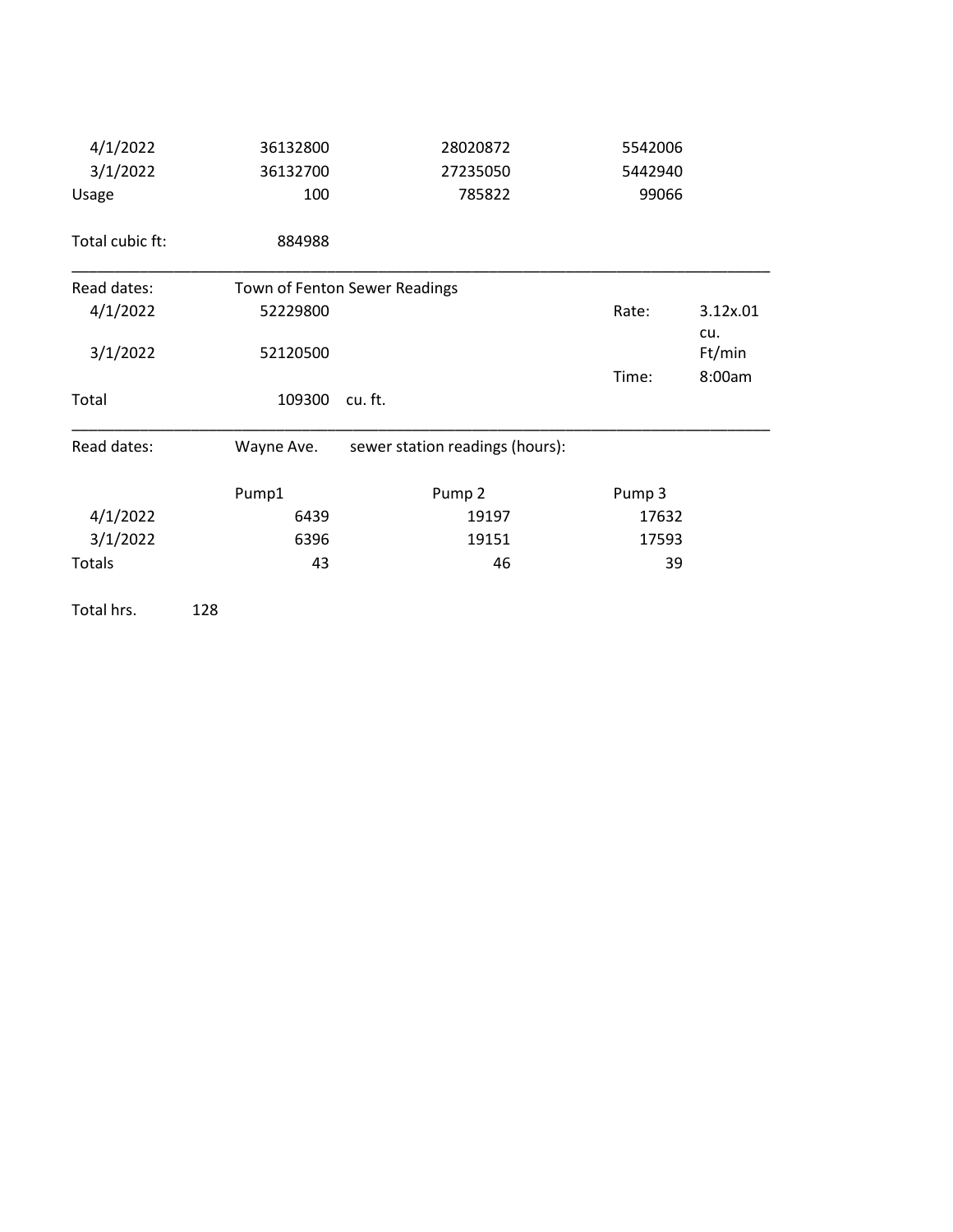

#### **The Village of Port Dickinson Department of Police Scot McDonald, Chief of Police**

## **Police Department Monthly Report**

| Report Month:   March          | Police Commissioner:   Trustee J. DeGennaro |                      |
|--------------------------------|---------------------------------------------|----------------------|
| Report Year:   <b>2022</b>     |                                             | Chief: Scot McDonald |
| Report Date: <b>04/06/2022</b> | Deputy Village Clerk:   Corina M. Beames    |                      |

# **Total Complaints Received:82 (75)**

Med calls-10 Wires down-4 Assistance complaints-11 DV-1 Check welfare-3 Dispute-2 Disturbance-1 Domestic-1 Harassment-2 PDFD-1 Suspicous-7 Building check-1 Larceny(unfounded)-1 Tree down-2

**Miscellaneous-27**\*Includes Assist other agencies, Lockouts, Alarms, Parking Comp., Animals, Traffic lights, Information, code enforcement, special details, vacant properties , assist public and Etc.

# **Penal law charges-0(0)**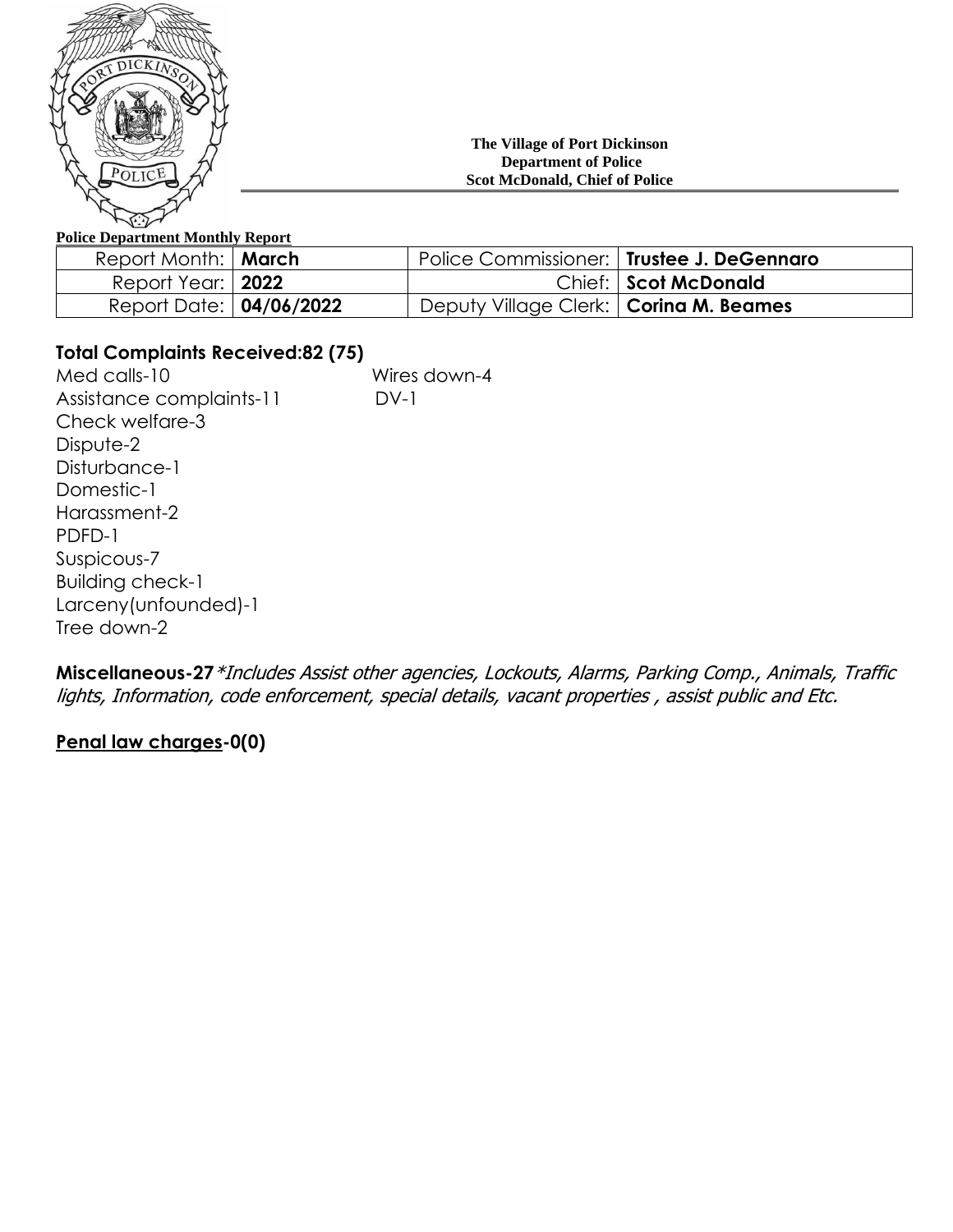| Report of the     |                                   | <b>ALARMS</b>     |                | <b>RESPONSE</b>                         |                | <b>TIMES</b>             |                |
|-------------------|-----------------------------------|-------------------|----------------|-----------------------------------------|----------------|--------------------------|----------------|
| <b>CHIEF</b>      |                                   |                   |                |                                         |                |                          |                |
|                   |                                   | Fire              | 14             | Avg Members Response (F)                | 3.93           | Med Avg                  |                |
| <b>March 2022</b> |                                   | <b>EMS</b>        | $\overline{2}$ | Avg Alarm to Response                   | 6.43           | 0700-1500                | $\overline{7}$ |
|                   |                                   |                   |                |                                         |                |                          |                |
| DICKINSON<br>PORT |                                   | Standby           |                | Avg Alarm to Arrival                    | 10.14          | 1500-2300                | 8              |
|                   |                                   | <b>Total</b>      | 16             | <b>Total Time in Service</b><br>(hh:mm) | 7:45           | 2300-0700                | $\mathbf{1}$   |
|                   |                                   |                   |                |                                         |                |                          |                |
|                   |                                   | <b>MUTUAL AID</b> |                | <b>LOCATION</b>                         |                | <b>DOLLAR LOSS/VALUE</b> |                |
|                   |                                   | Given             | 7              | Village of Port Dickinson               | 8              | <b>Fire Loss</b>         |                |
|                   | TRE DEP                           | Received          | $\mathbf{1}$   | Town of Dickinson                       | $\overline{2}$ |                          |                |
|                   |                                   | Engine 94         |                | Town of Fenton                          | 5              | <b>Property Saved</b>    |                |
|                   |                                   | No Tone           |                | Town of Chenango                        |                |                          |                |
|                   |                                   |                   |                | Town of Kirkwood                        | $\mathbf{1}$   |                          |                |
| <b>Alarms</b>     |                                   |                   |                | City of Binghamton                      |                |                          |                |
|                   |                                   |                   |                | <b>CASUALTIES</b>                       |                |                          |                |
|                   |                                   |                   |                |                                         | 1              |                          |                |
|                   |                                   |                   |                | Fire Service Injured                    |                |                          |                |
|                   |                                   |                   |                | Fire Service Death                      | 0              |                          |                |
|                   |                                   |                   |                | Civilian Injured                        | 5              |                          |                |
|                   |                                   |                   |                | Civilian Death                          | 0              |                          |                |
|                   |                                   |                   |                |                                         |                |                          |                |
| <b>CODE</b>       | <b>DESCRIPTION</b>                |                   | <b>YTD</b>     | <b>CODE</b><br><b>DESCRIPTION</b>       |                |                          | <b>YTD</b>     |
| 111               | <b>Building Fire</b>              | $\overline{2}$    | 5              |                                         |                |                          |                |
| 114               | Chimney Fire                      |                   | 1              |                                         |                |                          |                |
|                   | Medical Assist, Assist EMS        |                   |                |                                         |                |                          |                |
| 311               | Crew                              |                   | 1              |                                         |                |                          |                |
| 320               | <b>Emergency Medial Service</b>   | 2                 | 13             |                                         |                |                          |                |
| 321               | EMS Incident, Except MVA          |                   | $\overline{2}$ |                                         |                |                          |                |
| 322               | MVA w/ Injury                     |                   | $\mathbf 1$    |                                         |                |                          |                |
| 424               | Carbon Monoxide Incident          |                   | 1              |                                         |                |                          |                |
| 444               | Power Line Down                   | 1                 | 1              |                                         |                |                          |                |
| 4441              | Phone/Cable Line Down             | $\mathbf{1}$      | $\overline{2}$ |                                         |                |                          |                |
| 571               | Standby/Moveup                    | $\overline{3}$    | 5              |                                         |                |                          |                |
| 611               | Dispatched, canceled enroute      |                   | $\overline{2}$ |                                         |                |                          |                |
| 651               | Smoke Scare, Odor of Smoke        |                   | $\mathbf{1}$   |                                         |                |                          |                |
| 700               | False call, false alarm, other    |                   | $\mathbf{1}$   |                                         |                |                          |                |
| 735               | Alarm Activation -<br>Malfunction |                   | 1              |                                         |                |                          |                |
|                   | Alarm Activation -                |                   |                |                                         |                |                          |                |
| 745               | Unintentional                     | 1                 | 4              |                                         |                |                          |                |
| 746               | CO Alarm Activation, No CO        | 3                 | 4              |                                         |                |                          |                |
| 813               | Windstorm Assessment              | $\overline{3}$    | $\overline{3}$ |                                         |                |                          |                |